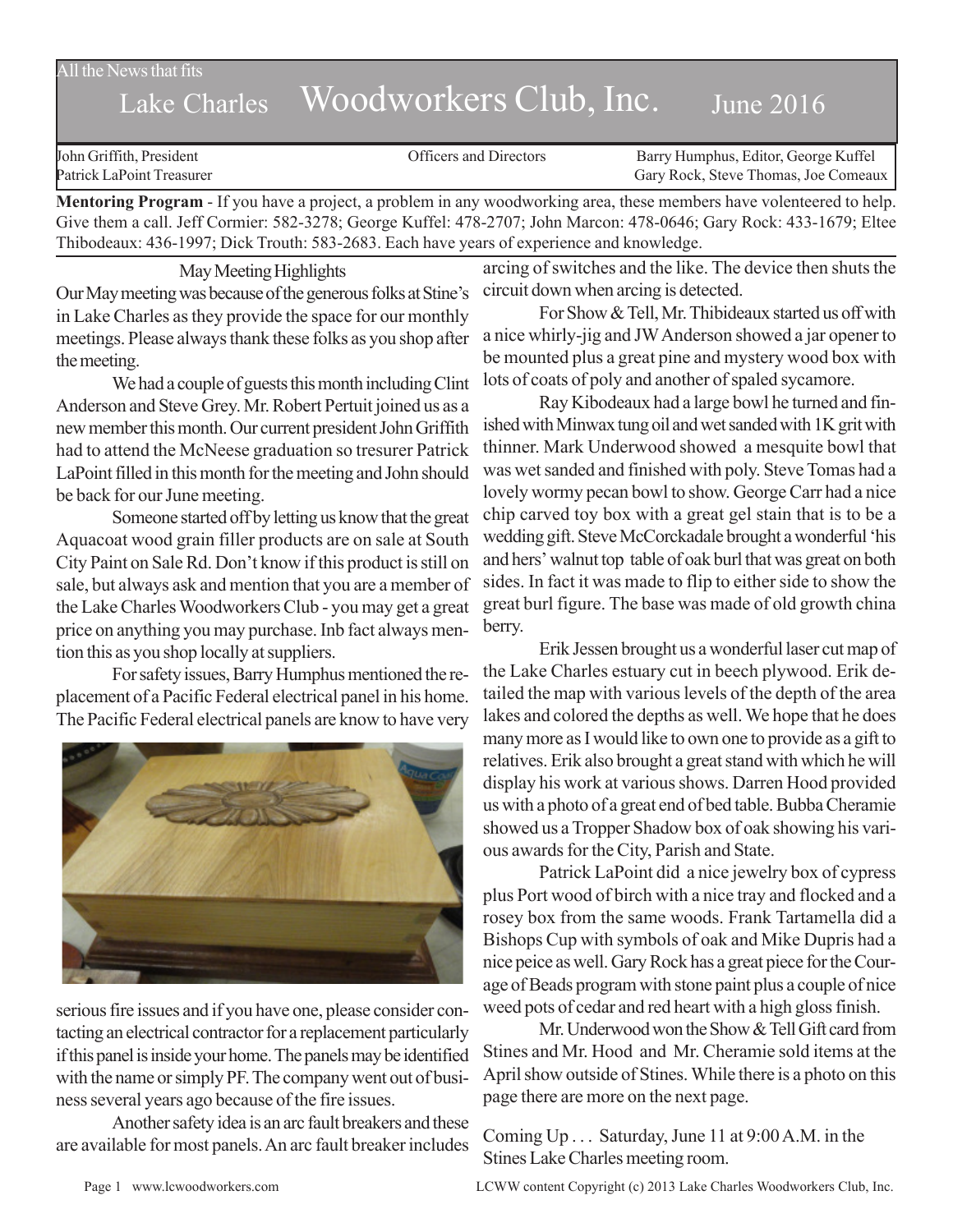

## Choosing Your Lube

If your shop is typical, you've got a selection of colorful cans claiming to contain the best and absolutely only lubricant you'll ever need. we've been sucked in by the marketing more times than I care to admit, hoping that the next product will really set itself apart from the others and magically unstick all the stuck stuff in our mechanical life. It never happens, though, and in the end I generally find myself reaching for the familiar blue and yellow can of WD-40 for just about every job. But that's the easy way out, and it's not often the best choice. With that in mind, we wanted to explore what exactly lubricants are and how they work, to enable more informed decisions on which lube to choose.

So why do we even need lubricants in the first place? Why can't two pieces of metal ground and polished to a mirror finish just be rubbed over each other? In a word: asperities. Asperities are the microscopic peaks and troughs that cover even the most finely finished surfaces, and when they drag over each other, they snag and catch. The force needed to overcome the friction this creates can break off the tiny peaks, resulting in both wear of the metal surfaces and heat as the kinetic energy is transformed into thermal energy.

Lubricants are just substances that keep surfaces separated. In the case of our finely polished metals, a lubricant may be a fluid that fills the voids between the asperities, reducing snagging. Friction is reduced, the heat that's created is conducted away from the surfaces, and any asperities that do touch and break off are flushed away by the lubricant.

Of course not every lubricant is a fluid, and not every fluid lubricant is a liquid. Dry lubricants abound, including graphite, Teflon, graphene, and molybdenum disulfide. For the home shop, though, liquid and semi-liquid lubricants are probably the most convenient, so we'll concentrate on them.

Most – but not all – lubricants common in the home shop are based on some form of mineral oil, which is just a highly refined petroleum distillate. Various substances, including viscosity modifiers, detergents, and corrosion inhibitors are added to the base oil to give the resulting lubricant different properties.One way to classify liquid lubricants and select the right one for the job at hand is to look at viscosity. The thinner the lubricant, the easier it can flow and wick between surfaces, while thicker lubes can typically stand up to higher pressures and temperatures.

On the thin end of the viscosity spectrum we find the penetrating oils. Usually the first product we reach for when a rusty bolt resists our attempts with a wrench, penetrating

#### Lubes Continues on Page 3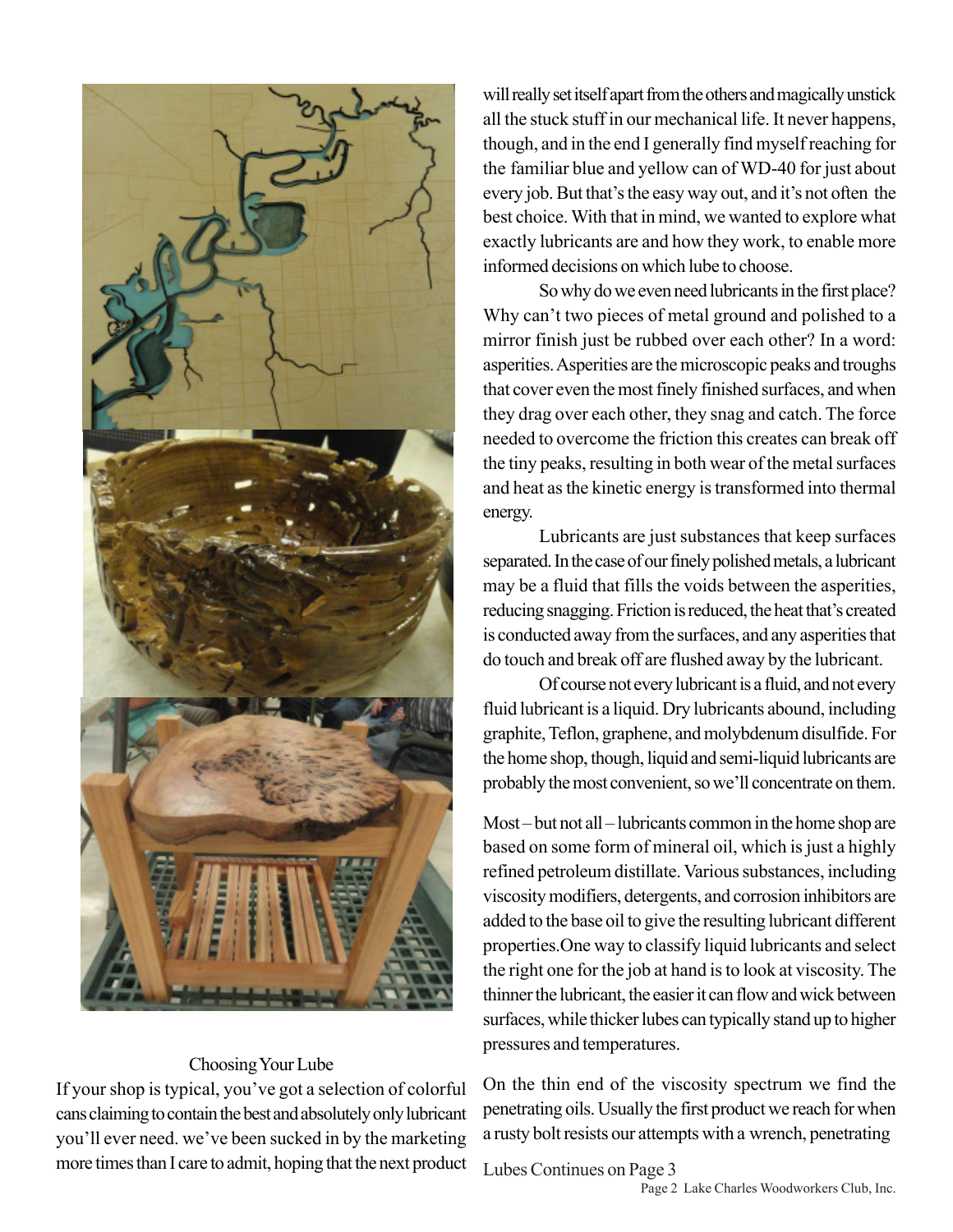### Lubes Continues

oils are just low-viscosity oils that can seep into the threads and lubricate the surfaces. Common brands include Liquid Wrench, PB Blaster, Kroil, and the ubiquitous WD-40. Each product claims to have just the right mixture of secret ingredients needed to dissolve rust and release that frozen bolt with minimal effort.

All of these products work to some degree, but do they justify their expense? Maybe not. In 2012, a group of engineering students from Drexel University studied alternatives to commercial penetrating oils, which are often expensive or hard to come by in developing countries. In experiments they determined that a simple mixture of vegetable oil and acetone was far superior to WD-40 in reducing the breakout torque of nuts rusted onto bolts. Similar comparisons show that a 50-50 mix of automatic transmission fluid (ATF) and acetone beats the commercial penetrating oils at a fraction of the cost. In fact ATF is useful for many applications including as a gun oil, lock lubricant, soing machine lubricant or any small fine moving metal or nylon components. It's also substantially less expensive than a tiny can of Three-In-One oil.

I must admit that I've always been disappointed at the performance of commercial penetrating oils when it comes to rusty fasteners but I doubt I'll be giving up on WD-40 altogether – after all, it makes a dandy adhesive remover, and I've never found anything better at getting tree sap off your hands and tools.

Moving way up the viscosity scale, we find the greases. Greases are semi-solid mixtures of a base oil and some kind of thickener, usually a soap. Greases exhibit a characteristic property called *shear thinning* – when shear forces are placed on them, their viscosity decreases. That makes it sticky and thick enough to let you pick up a small nut with a dab of grease on a fingertip, but stepping on a drop of the same grease would make you slip.

The soap used to thicken the grease determines some of the lubricant's properties. One of the most common greases is lithium grease, formed by thickening a base oil with the soap lithium stearate. Lithium soap adds thermal stability and high load handling properties to grease, as well as bonding well

to the metal. Lots of additives make it into modern greases, such as anti-oxidants, corrosion inhibitors, or even solid lubricants like molybdenum disulfide or Teflon. Unlike penetrating oil, a DIY alternative to commercially prepared grease is probably more trouble than it's worth – but that doesn't keep folks from trying.

Since grease selection is highly dependent on the application, what you should stock is based on what you do. A shop that does a lot of auto work will need tubes of molybdenum grease and a grease gun; shops that specialize in electronics might need a tube of heat sink compound, which is a hightemperature silicone grease with zinc oxide added in.

Silicones are interesting compounds. While the base oils in most greases are based on the hydrocarbon polymers in petroleum, silicones are polymers with a backbone of silicon and oxygen. The polymerization reaction and the selection of monomers can be tweaked to produce silicone oil or various kinds of silicone resins with properties similar to rubber or plastic.

Silicone oils, most notably polydimethylsiloxane (PDMS) can be mixed with a thickener like vaporized quartz sand or Teflon to make silicone grease. Silicone grease tends to be rather expensive and so its use is limited to places where a little dab'll do you, like lubricating O-rings or preventing laboratory glassware fittings from seizing up. Silicone grease is often used in automotive brakes, too, due to its ability to resist heat breakdown.

Most lubricants needed in the home shop are based on mineral oils. But long before they become fossil fuels, living things often find a way to provide useful lubricants. Sheep's wool is the source of one of the most useful natural lubricants, called woolwax or lanolin. Sheep secrete the waxy substance from their skin to keep their fleece from becoming like a sponge in a rainstorm. It's washed from fleeces with hot water and detergents in a centrifugal extractor and purified into a solid waxy substance with a melting point near body temperature. That makes lanolin an important component in cosmetics and in medical products, but that doesn't mean it can't be used in the shop. Also note that there are artifical versions of lanolin as well. While lanolin is non-toxic, a very small number of folks can have a minor allergic reaction to the product. So as with most lubricants, consider wearing nitrite gloves. Barry Humphus